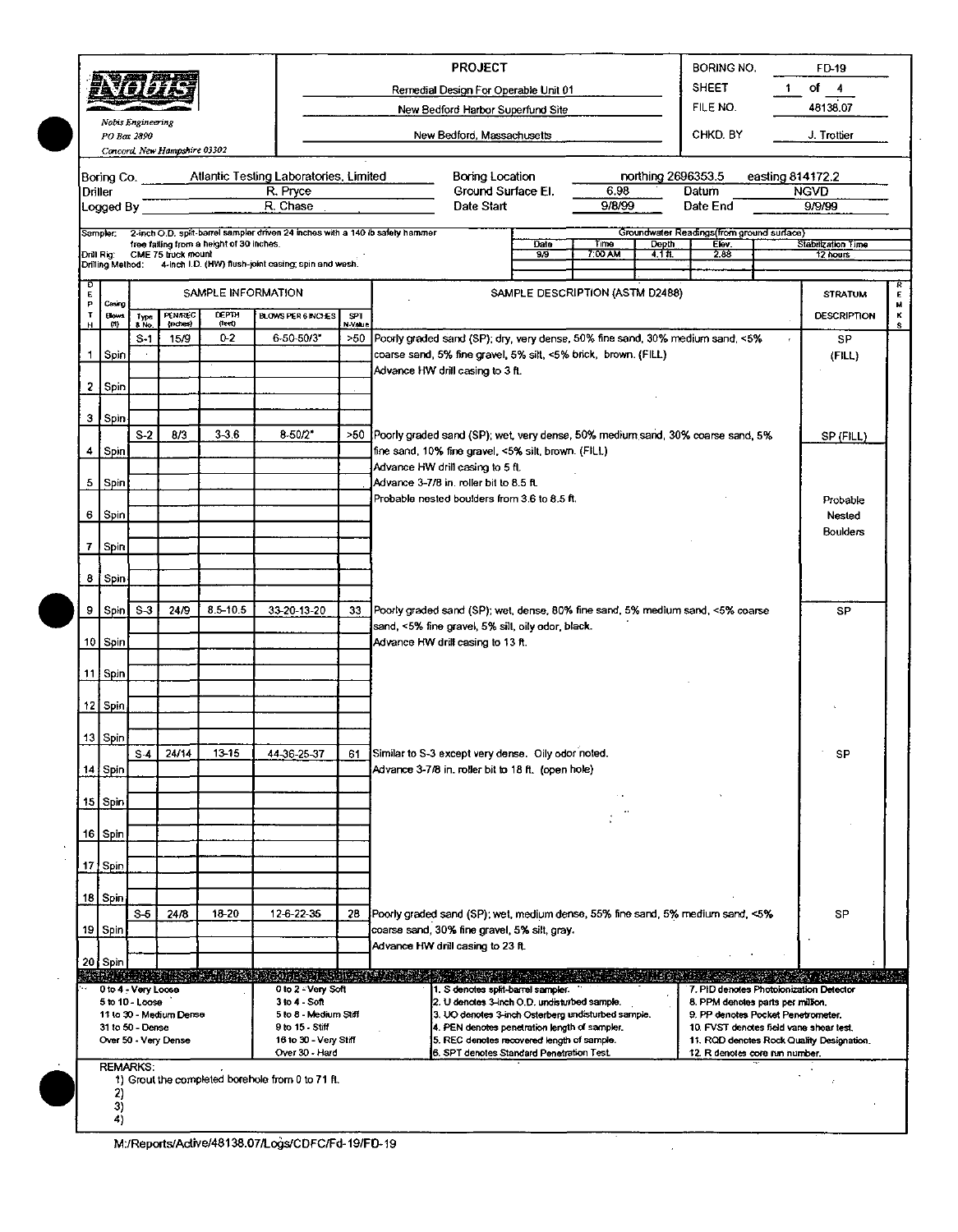|                  |                  | 可興學                              |                              |                                          |                                                                               |                                             | <b>PROJECT</b>                                                                                     |                                 |                   |                    | BORING NO.                                                              |  | FD 19                                     |        |
|------------------|------------------|----------------------------------|------------------------------|------------------------------------------|-------------------------------------------------------------------------------|---------------------------------------------|----------------------------------------------------------------------------------------------------|---------------------------------|-------------------|--------------------|-------------------------------------------------------------------------|--|-------------------------------------------|--------|
|                  |                  | 夏风 【灵!灵!】                        |                              |                                          |                                                                               |                                             | Remedial Design For Operable Unit 01                                                               |                                 |                   |                    | <b>SHEET</b>                                                            |  | $2$ of 4                                  |        |
|                  |                  |                                  |                              |                                          |                                                                               |                                             | New Bedford Harbor Superfund Site                                                                  |                                 |                   |                    | FILE NO.                                                                |  | 48138.07                                  |        |
|                  |                  | Noois Engineering<br>PO Box 2890 |                              |                                          |                                                                               |                                             | New Bedford, Massachusetts                                                                         |                                 |                   |                    | CHKD, BY                                                                |  | J. Trottier                               |        |
|                  |                  |                                  | Concord, New Hampshire 03302 |                                          |                                                                               |                                             |                                                                                                    |                                 |                   |                    |                                                                         |  |                                           |        |
|                  |                  | Boring Co.                       |                              |                                          | Atlantic Testing Laboratories, Limited                                        |                                             | Boring Location                                                                                    |                                 |                   | northing 2696353.5 |                                                                         |  | easting 814172.2                          |        |
| Driller          | Logged By        |                                  |                              |                                          | R. Pryce<br>R. Chase                                                          |                                             | Ground Surface El.<br>Date Start                                                                   |                                 | 6.98<br>9/8/99    |                    | Datum<br>Date End                                                       |  | <b>NGVD</b><br>9/9/99                     |        |
|                  |                  |                                  |                              |                                          |                                                                               |                                             |                                                                                                    |                                 |                   |                    |                                                                         |  |                                           |        |
| Sampler:         |                  |                                  |                              | free falling from a height of 30 inches. | 2-inch O.D. split-barrel sampler driven 24 inches with a 140 lb safety hammer |                                             |                                                                                                    | Date                            | Time              | Depth              | Groundwater Readings (from ground surface)<br>Elev.                     |  | Stabilization Time                        |        |
| Drill Rig:       |                  | Drilling Method:                 | CME 75 truck mount           |                                          | 4-inch I.D. (HW) flush-joint casing; spin and wash.                           |                                             |                                                                                                    | $90^{\circ}$                    | $7:00 \text{ AU}$ | $41$ ft            | 2.86                                                                    |  | 12 hours                                  |        |
| D<br>E           |                  |                                  |                              | SAMPLE INFORMATION                       |                                                                               |                                             |                                                                                                    | SAMPLE DESCRIPTION (ASTM D2488) |                   |                    |                                                                         |  |                                           | £,     |
| P<br>$\mathbf T$ | Cesag            |                                  |                              | <b>DEPTH</b>                             |                                                                               |                                             |                                                                                                    |                                 |                   |                    |                                                                         |  | <b>STRATUM</b>                            | м      |
| н                | <b>Bows</b><br>m | Type<br>8 No.                    | PENREC<br>(ndets)            | (leet)                                   |                                                                               | <b>BLOWS PER 6 INCHES</b><br>SPT<br>N Value |                                                                                                    |                                 |                   |                    |                                                                         |  | <b>DESCRIPTION</b>                        | к<br>s |
|                  | 21 Spin          |                                  |                              |                                          |                                                                               |                                             |                                                                                                    |                                 |                   |                    |                                                                         |  |                                           |        |
|                  |                  |                                  |                              |                                          |                                                                               |                                             |                                                                                                    |                                 |                   |                    |                                                                         |  |                                           |        |
|                  | 22 Spin          |                                  |                              |                                          |                                                                               |                                             |                                                                                                    |                                 |                   |                    |                                                                         |  |                                           |        |
|                  | 23 Spin          |                                  |                              |                                          |                                                                               |                                             |                                                                                                    |                                 |                   |                    |                                                                         |  |                                           |        |
|                  |                  | $S-6$                            | 24/9                         | 23-25                                    | 25-20-20-20                                                                   | 40                                          | Silt (ML); wet, hard, 100% silt, gray.                                                             |                                 |                   |                    |                                                                         |  | ML                                        |        |
|                  | 24 Spin          |                                  |                              |                                          |                                                                               |                                             | Advance HW drill casing to 28 ft.                                                                  |                                 |                   |                    |                                                                         |  |                                           |        |
|                  |                  |                                  |                              |                                          |                                                                               |                                             |                                                                                                    |                                 |                   |                    |                                                                         |  |                                           |        |
|                  | 25 Spin          |                                  |                              |                                          |                                                                               |                                             |                                                                                                    |                                 |                   |                    |                                                                         |  |                                           |        |
|                  | $26$ Spin        |                                  |                              |                                          |                                                                               |                                             |                                                                                                    |                                 |                   |                    |                                                                         |  |                                           |        |
|                  |                  |                                  |                              |                                          |                                                                               |                                             |                                                                                                    |                                 |                   |                    |                                                                         |  |                                           |        |
|                  | ⊦27   Spin '     |                                  |                              |                                          |                                                                               |                                             |                                                                                                    |                                 |                   |                    |                                                                         |  |                                           |        |
|                  | 28 Spin          |                                  |                              |                                          |                                                                               |                                             |                                                                                                    |                                 |                   |                    |                                                                         |  |                                           |        |
|                  |                  | $S-7$                            | 24/17                        | 28-30                                    | 20-19-27-34                                                                   | 46                                          | Similar to S-6, except several lenses of fine sand noted in sample.                                |                                 |                   |                    |                                                                         |  | ML.                                       |        |
|                  | 29 Spin          |                                  |                              |                                          |                                                                               |                                             | Advance HW drill casing to 33 ft.                                                                  |                                 |                   |                    |                                                                         |  |                                           |        |
|                  | 30 Spin          |                                  |                              |                                          |                                                                               |                                             |                                                                                                    |                                 |                   |                    |                                                                         |  |                                           |        |
|                  |                  |                                  |                              |                                          |                                                                               |                                             |                                                                                                    |                                 |                   |                    |                                                                         |  |                                           |        |
|                  | $31$ Spin        |                                  |                              |                                          |                                                                               |                                             |                                                                                                    |                                 |                   |                    |                                                                         |  |                                           |        |
|                  | 32 Spin          |                                  |                              |                                          |                                                                               |                                             |                                                                                                    |                                 |                   |                    |                                                                         |  |                                           |        |
|                  |                  |                                  |                              |                                          |                                                                               |                                             |                                                                                                    |                                 |                   |                    |                                                                         |  |                                           |        |
|                  | 33 Spin          | $S-8$ 1                          | 24/22                        | 33-35                                    | 15-15-20-22                                                                   | 35 <sub>1</sub>                             | Similar to S-7.                                                                                    |                                 |                   |                    |                                                                         |  | ML.                                       |        |
|                  | 34 Spin          |                                  |                              |                                          |                                                                               |                                             | Advance HW drill casing to 38 ft.                                                                  |                                 |                   |                    |                                                                         |  |                                           |        |
|                  | 35 Spin          |                                  |                              |                                          |                                                                               |                                             |                                                                                                    |                                 |                   |                    |                                                                         |  |                                           |        |
|                  |                  |                                  |                              |                                          |                                                                               |                                             |                                                                                                    |                                 |                   |                    |                                                                         |  |                                           |        |
|                  | 36 Spin          |                                  |                              |                                          |                                                                               |                                             |                                                                                                    |                                 |                   |                    |                                                                         |  |                                           |        |
|                  | 37 Spin          |                                  |                              |                                          |                                                                               |                                             |                                                                                                    |                                 |                   |                    |                                                                         |  |                                           |        |
|                  |                  |                                  |                              |                                          |                                                                               |                                             |                                                                                                    |                                 |                   |                    |                                                                         |  |                                           |        |
|                  | 38 Spin          |                                  |                              |                                          |                                                                               |                                             |                                                                                                    |                                 |                   |                    |                                                                         |  |                                           |        |
|                  |                  | $S-9$                            | 24/12                        | 38-40                                    | 10-19-22-20                                                                   | 41                                          | Silt (ML); wet, hard, 95% silt, 5% fine gravel.                                                    |                                 |                   |                    |                                                                         |  | ML                                        |        |
|                  | 39 Spin          |                                  |                              |                                          |                                                                               |                                             | Advance HW drill casing to 43 ft.                                                                  |                                 |                   |                    |                                                                         |  |                                           |        |
|                  | 40 Spin          |                                  |                              |                                          |                                                                               |                                             |                                                                                                    |                                 |                   |                    |                                                                         |  |                                           |        |
|                  |                  | 0 to 4 - Very Loose              |                              | <u> A) Marthe</u>                        | [16] 5(41) : X 3 : 15 (51) 50 ;<br>0 to 2 - Very Soft                         |                                             | 1. S denotes split-barrel sampler.                                                                 |                                 |                   |                    | 7. PID denotes Photoionization Detector                                 |  |                                           |        |
|                  |                  | 5 to 10 - Loose                  | 11 to 30 - Medium Dense      |                                          | 3 to 4 - Soft<br>5 to 8 - Medium Stiff                                        |                                             | 2. U denotes 3-inch O.D. undisturbed sample.<br>3. UO denotes 3-inch Osterberg undisturbed sample. |                                 |                   |                    | 8. PPM denotes parts per million.<br>9. PP denotes Pocket Penetrometer. |  |                                           |        |
|                  |                  | 31 to 50 - Dense                 |                              |                                          | 9 to 15 - Stiff                                                               |                                             | 4. PEN denotes penetration length of sampler.                                                      |                                 |                   |                    | 10. FVST denotes field vane shear test.                                 |  |                                           |        |
|                  |                  |                                  | Over 50 - Very Dense         |                                          | 16 to 30 - Very Stiff                                                         |                                             | 5. REC denotes recovered length of sample.                                                         |                                 |                   |                    |                                                                         |  | 11. RQD denotes Rock Quality Designation. |        |
|                  |                  |                                  |                              |                                          |                                                                               |                                             | 6. SPT denotes Standard Penetration Test                                                           |                                 |                   |                    |                                                                         |  |                                           |        |
|                  |                  | <b>REMARKS:</b>                  |                              |                                          | Over 30 - Hard                                                                |                                             |                                                                                                    |                                 |                   |                    | 12. R denotes core run number.                                          |  |                                           |        |
|                  | 2)<br>3)         |                                  |                              |                                          | 1) Grout the completed borehole from 0 to 71 ft.                              |                                             |                                                                                                    |                                 |                   |                    |                                                                         |  |                                           |        |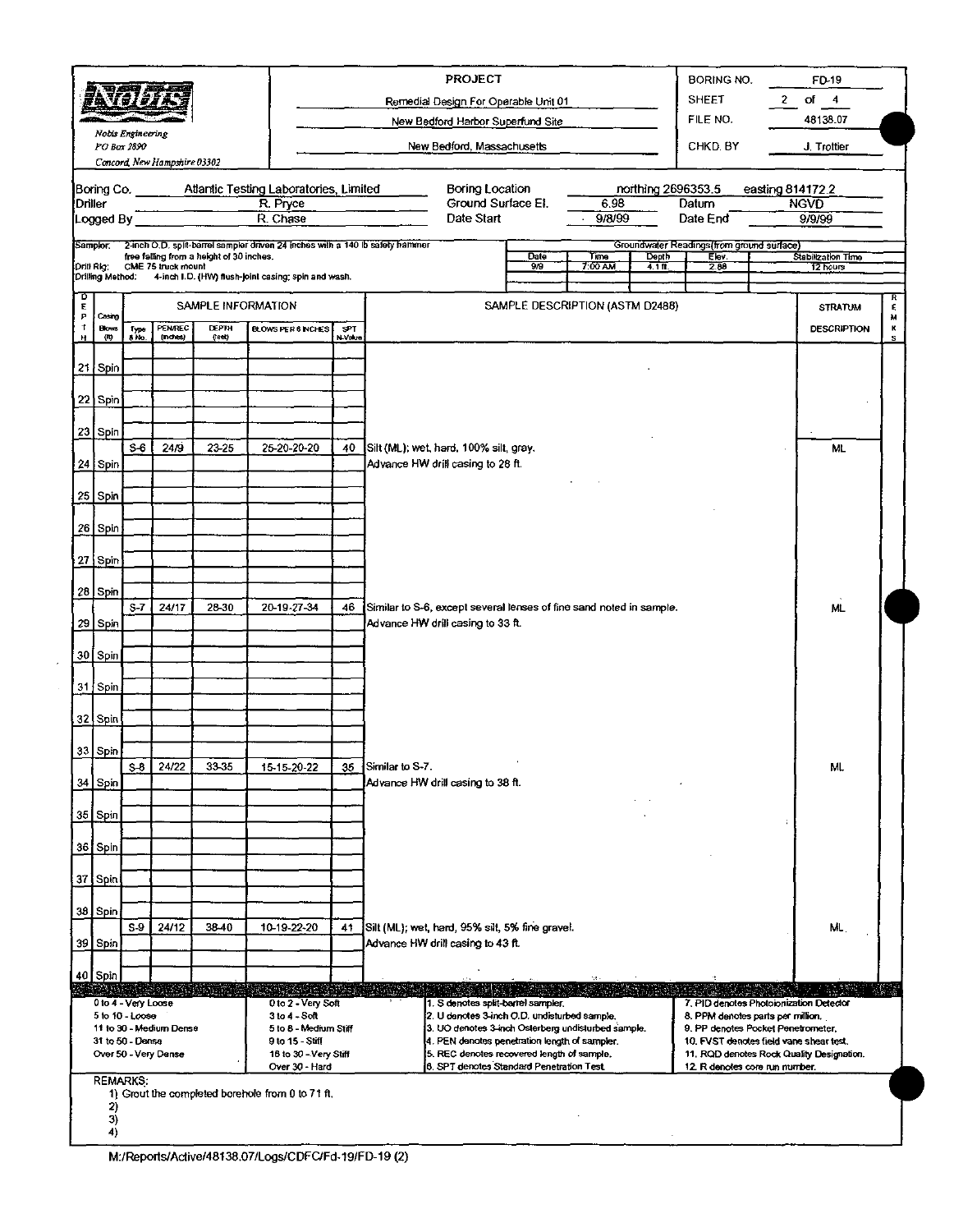|             |                     |                                        |                              |                                          |                                                                               | <b>PROJECT</b><br>BORING NO. |                                                                                                                                          |                                                                                                                    |                    |              |  |
|-------------|---------------------|----------------------------------------|------------------------------|------------------------------------------|-------------------------------------------------------------------------------|------------------------------|------------------------------------------------------------------------------------------------------------------------------------------|--------------------------------------------------------------------------------------------------------------------|--------------------|--------------|--|
|             |                     | تلكم جنمو<br>#av#j#                    |                              |                                          |                                                                               |                              | Remedial Design For Operable Unit 01                                                                                                     | <b>SHEET</b><br>3                                                                                                  | of 4               |              |  |
|             |                     | Noois Engineering                      |                              |                                          |                                                                               |                              | New Bedford Harbor Superfund Site                                                                                                        | FILE NO.                                                                                                           | 48138.07           |              |  |
|             | PO Box 2890         |                                        |                              |                                          |                                                                               |                              | New Bedford, Massachusetts                                                                                                               | CHKD. BY                                                                                                           | J. Trottier        |              |  |
|             |                     |                                        | Concord, New Hampshire 03302 |                                          |                                                                               |                              |                                                                                                                                          |                                                                                                                    |                    |              |  |
| Driller     |                     |                                        |                              |                                          | Boring Co. Atlantic Testing Laboratories, Limited<br>R. Pryce                 |                              | Boring Location<br>northing 2696353.5<br>Ground Surface El.<br>6.98                                                                      | easting 814172.2<br>Datum                                                                                          | <b>NGVD</b>        |              |  |
|             | Logged By           |                                        |                              |                                          | R. Chase                                                                      |                              | 9/8/99<br>Date Start                                                                                                                     | Date End                                                                                                           | 9/9/99             |              |  |
|             | Sampler:            |                                        |                              | free falling from a height of 30 inches. | 2-inch O.D. split-barrel sampler driven 24 inches with a 140 lb safety hammer |                              | <b>Date</b><br>Time<br>Depth                                                                                                             | Groundwater Readings (from ground surface)<br>Elev.                                                                | Stabilization Time |              |  |
|             | Drill Rig:          |                                        | CME 75 truck mount           |                                          | Drilling Method: 4-inch I.D. (HW) flush-joint casing; spin and wash.          |                              | 90.<br>7:00 AM<br>$4.1$ ft.                                                                                                              | 2.88                                                                                                               | 12 hours           |              |  |
| O<br>E<br>Р | Casing              |                                        |                              | SAMPLE INFORMATION                       |                                                                               |                              | SAMPLE DESCRIPTION (ASTM D2488)                                                                                                          |                                                                                                                    | <b>STRATUM</b>     | Е            |  |
| ĭ<br>н      | <b>Blows</b><br>(V) | Type<br>& No.                          | PENREC<br>(mattes)           | DEPTH<br>(leet)                          | <b>BLOWS PER 6 INCHES</b>                                                     | <b>SPT</b><br>N-Value        |                                                                                                                                          |                                                                                                                    | <b>DESCRIPTION</b> | M<br>ĸ<br>s. |  |
|             | 41 Spin             |                                        |                              |                                          |                                                                               |                              |                                                                                                                                          |                                                                                                                    |                    |              |  |
|             |                     |                                        |                              |                                          |                                                                               |                              |                                                                                                                                          |                                                                                                                    |                    |              |  |
|             | 421 Spin            |                                        |                              |                                          |                                                                               |                              |                                                                                                                                          |                                                                                                                    |                    |              |  |
|             | 43 Spin             |                                        |                              |                                          |                                                                               |                              |                                                                                                                                          |                                                                                                                    |                    |              |  |
|             | 44 Spin             | $S-10$                                 | 24/4                         | 43-45                                    | 23-19-20-21                                                                   | 39                           | Poorly graded gravel (GP); wet, dense, 95% fine gravel, 5% coarse sand, gray,<br>Advance HW drill casing to 48 ft.                       |                                                                                                                    | GP                 |              |  |
|             |                     |                                        |                              |                                          |                                                                               |                              |                                                                                                                                          |                                                                                                                    |                    |              |  |
|             | 45 Spin             |                                        |                              |                                          |                                                                               |                              |                                                                                                                                          |                                                                                                                    |                    |              |  |
|             | 46 Spin             |                                        |                              |                                          |                                                                               |                              |                                                                                                                                          |                                                                                                                    |                    |              |  |
|             | 47 Spin             |                                        |                              |                                          |                                                                               |                              |                                                                                                                                          |                                                                                                                    |                    |              |  |
|             | 48 Spin             |                                        |                              |                                          |                                                                               |                              |                                                                                                                                          |                                                                                                                    |                    |              |  |
|             |                     | $S-11$                                 | 24/7                         | 48-50                                    | 32-15-20-24                                                                   | 35                           | Poorly graded sand (SP); wet, dense, 50% fine sand, 30% medium sand, 10% coarse                                                          |                                                                                                                    | SP                 |              |  |
|             | 49 Spin             |                                        |                              |                                          |                                                                               |                              | sand, <5% fine gravel, 5% silt, brown.<br>Advance HW drill to 53 ft.                                                                     |                                                                                                                    |                    |              |  |
|             | 50 Spin             |                                        |                              |                                          |                                                                               |                              |                                                                                                                                          |                                                                                                                    |                    |              |  |
|             | 51 Spin             |                                        |                              |                                          |                                                                               |                              |                                                                                                                                          |                                                                                                                    |                    |              |  |
|             | 52 Spin             |                                        |                              |                                          |                                                                               |                              |                                                                                                                                          |                                                                                                                    |                    |              |  |
|             |                     |                                        |                              |                                          |                                                                               |                              |                                                                                                                                          |                                                                                                                    |                    |              |  |
|             | 53 Spin             | $S-12$                                 | 5/3                          | 53-53.4                                  | 50/5"                                                                         |                              | >50 Poorly graded sand (SP); wet, dense, 55% medium sand, 40% coarse sand, 5% fine                                                       |                                                                                                                    | SP                 |              |  |
|             | 54 Spin             |                                        |                              |                                          |                                                                               |                              | sand, brown.                                                                                                                             |                                                                                                                    |                    |              |  |
|             | 55 Spin             |                                        |                              |                                          |                                                                               |                              | Advance HW drill casing to 58 ft.<br>Possible cobble from 53.4 to 53.8 ft.                                                               |                                                                                                                    |                    |              |  |
|             | 56 Spin             |                                        |                              |                                          |                                                                               |                              |                                                                                                                                          |                                                                                                                    |                    |              |  |
|             |                     |                                        |                              |                                          |                                                                               |                              |                                                                                                                                          |                                                                                                                    |                    |              |  |
|             | 57 Spin             |                                        |                              |                                          |                                                                               |                              |                                                                                                                                          |                                                                                                                    |                    |              |  |
|             | 58 Spin             |                                        |                              |                                          |                                                                               |                              |                                                                                                                                          |                                                                                                                    |                    |              |  |
| 59          |                     | $S-13$                                 | 0/0                          | 58-58                                    | 50/0                                                                          | >50                          | Refusal.<br>Top of bedrock at 58 ft.                                                                                                     |                                                                                                                    |                    |              |  |
| 60          |                     |                                        |                              |                                          |                                                                               |                              | Advance 3-7/8 in, roller bit to 60.8 ft.                                                                                                 |                                                                                                                    | <b>BEDROCK</b>     |              |  |
|             |                     |                                        |                              |                                          | al ne na escritori                                                            |                              | Advance HW drill casing from 58 to 60.7 ft.                                                                                              |                                                                                                                    |                    |              |  |
|             |                     | 0 to 4 - Very Loose<br>5 to 10 - Loose | 11 to 30 - Medium Dense      |                                          | 0 to 2 - Very Soft<br>3 to 4 - Soft<br>5 to 8 - Medium Stiff                  |                              | 1. S denotes split-barrel sampler.<br>2. U denotes 3-inch O.D. undisturbed sample.<br>3. UO denotes 3-inch Osterberg undisturbed sample. | 7. PID denotes Photoionization Detector<br>8. PPM denotes parts per million.<br>9. PP denotes Pocket Penetrometer. |                    |              |  |
|             |                     | 31 to 50 - Dense                       | Over 50 - Very Dense         |                                          | 9 to 15 - Stiff<br>16 to 30 - Very Stiff                                      |                              | 4. PEN denotes penetration length of sampler. $\overline{\phantom{a}}$<br>5. REC denotes recovered length of sample.                     | 10. FVST denotes field vane shear test.<br>11, RQD denotes Rock Quality Designation.                               |                    |              |  |
|             |                     | <b>REMARKS:</b>                        |                              |                                          | Over 30 - Hard                                                                |                              | 6. SPT denotes Standard Penetration Test.                                                                                                | 12. R denotes core run number.                                                                                     |                    |              |  |
|             | 2)                  |                                        |                              |                                          | 1) Grout the completed borehole from 0 to 71 ft.                              |                              |                                                                                                                                          |                                                                                                                    |                    |              |  |
|             | 3)<br>4)            |                                        |                              |                                          |                                                                               |                              |                                                                                                                                          |                                                                                                                    |                    |              |  |
|             |                     |                                        |                              |                                          |                                                                               |                              |                                                                                                                                          |                                                                                                                    |                    |              |  |

M:/Reports/Active/48138.07/Logs/CDFC/Fd-19/FD-19 (3)

 $\frac{1}{2}$ 

 $\mathbf{z}_\mathrm{c}$ 

 $\cdot$ 

 $\ddot{\phantom{a}}$